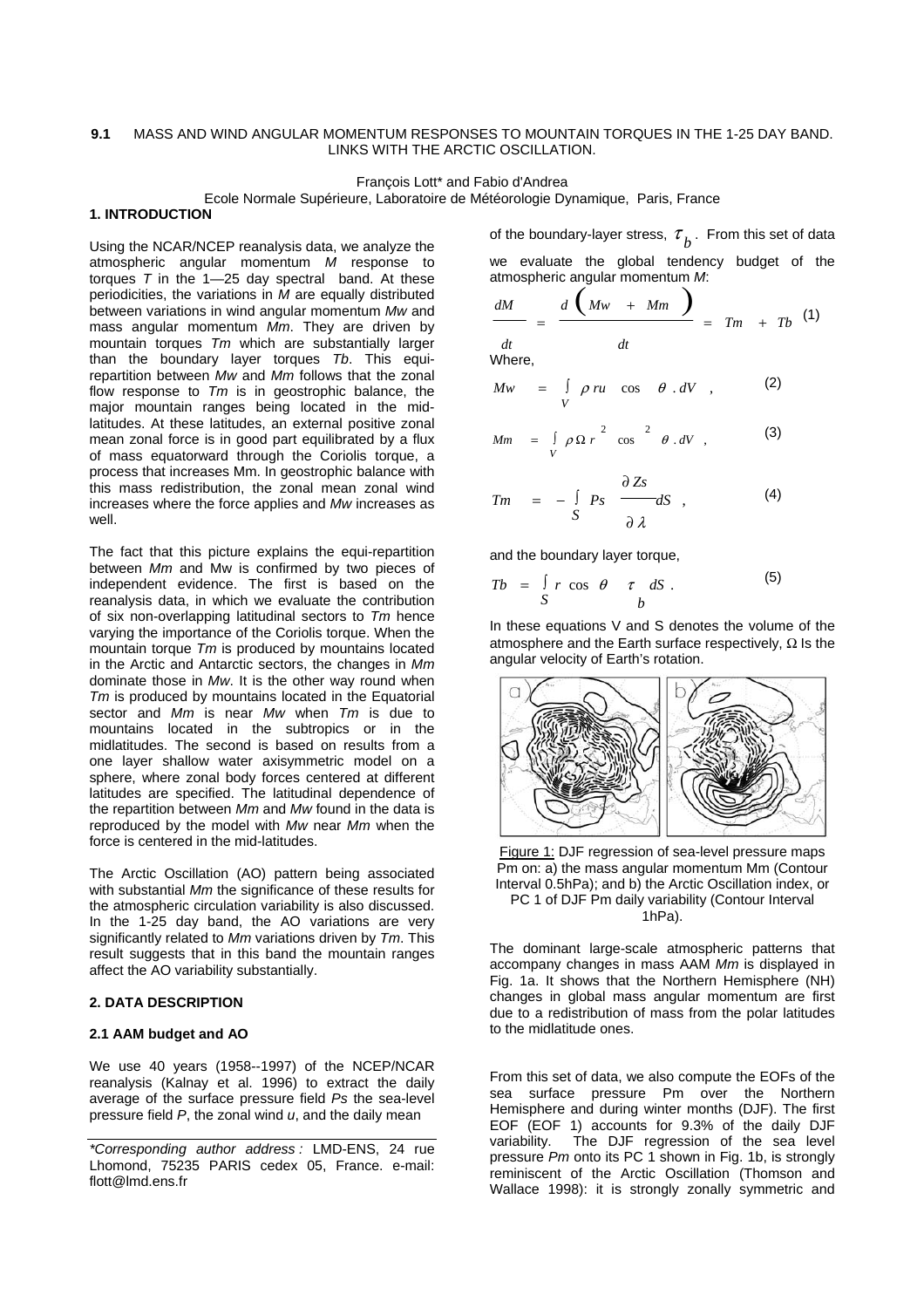associated with reinforced jets over the north east and central Pacific, as well as over the central eastern North-Atlantic. It is important to emphasize here that the two maps in Fig. 1a and Fig. 1b have a pattern correlation above 0.6, when evaluated north of 30°N. This good correlation is at the basis of the lead-lag relationships between mountain torque, mass AAM and the AO in the 20—30 day band, found in Lott et al. (2003).

## **2.2 Spectral analysis**



Figure 2: Spectral analysis of different terms in the AAM budget Eqs. (1)--(3). a) Spectra (S) of the *Mw* tendency (black solid) and the *Mm* tendency (grey solid). b) Spectra of *Tm* (black solid) and *Tb* (grey solid). c) Coherency (upper panel) and phase (lower panel) between the global AAM *M* and (i) *Tm* (black solid) and (ii) *Tb* (grey solid). d) Coherency (upper panel) and phase (lower panel) between the AO and *Mm*. In all curves in a), b), c), and d) a spectral smoothing window is applied to each periodigrams, yielding a resolution of 6.2 10<sup>-3</sup> cy/day. In d) a median level (grey solid) and a 1% significance level (grey dashed) have also been added. They are evaluated by a Monte-Carlo procedure.

To illustrate the relevance of the high-pass 1—25 day window, Fig. 2, presents the spectra of each terms in the AAM budget Eqs. 1--3, as well as the coherence between the global AAM *M* and both torques *Tm* and *Tb.* Both spectra of *Mw* tendency (black solid in Fig. 2a) and *Mm* tendency (grey solid in Fig. 2a) present a flat background of nearly equal intensity for frequencies  $\omega^1$  < 20 day. At longer periodicities, the contribution of *Mw* exceeds that of Mm, with the latter becoming less than two times smaller than the former for  $\omega^{-1}$ >25 day. For the torques, the spectra in Fig. 2b show that at periodicities typically above 30-40 days, the contribution of *Tm* (black solid) and *Tb* (grey solid) is comparable, while at  $\omega^{-1}$ <25 day the mountain torque clearly dominates the friction torque.

The coherences and phases of the cross-spectra between the global AAM *M* and the torques *Tm* and *Tb* in Fig2c are also instructive. The rather large coherence for both torque in the upper panel of Fig.2c witnesses that the AAM budget is well closed when using the NCEP reanalysis data. The lower panel, shows that at nearly all periodicities, the mountain torque *Tm* leads *M* by almost a quarter of period, hence driving the changes in the latter (thick solid, lower panel in Fig. 2c). This lead quadrature is nearly exact at periodicities ω <sup>−</sup><sup>1</sup> <25 day, that is when *Tm* dominates.

The importance of this band for the links between the mass AAM and the AO is indicated in Fig. 2d which presents a cross spectral analysis between *Mm* and the AO index. The coherence between the two series is often above *0.5* at almost all periodicities ω<sup>-1</sup><25 day and again significantly below that value for  $\omega^{-1}$ > 30day. For all periodicities the series are nearly in phase (lower panel in Fig. 2d). It is also important to emphasize that the coherence values for  $\omega^{-1}$ <30 day are nearly always significant at the 1%-level (grey dashed in Fig.2d) and nearly never significant for periodicities between 30 and 100 day. The coherence values are also largely above the median value of *0.17* (solid grey line) to be expected for uncorrelated series.

 This discussion illustrates the specificity of the 1—25 day band to which we will concentrate in the rest of the paper. To summarize, in this band, *M* changes are little damped and predominantly driven by the mountain torque. Still in this band, the changes in *M* are almost equally distributed between *Mm* and *Mw* and the changes in *Mm* are significantly correlated with those in the AO.

## **3. AAM BUDGETS COMPOSITES KEYED TO 1—25 DAY SERIES**

In this section, we largely use that all terms in the AAM budget Eq. 1 is linear, so it remains valid when each series of AAM and torques are filtered by a nonrecursive high pass filter. Hence, we next build series of AAM and torques with substantial spectral power for periodicities,  $\omega^{-1}$ <25 days only, and very low power for  $\omega^{-1}$ >35 day. We will refer to these series as 25 day series. For the mountain torque, the standard deviation of the 25 day series is near that of the unfiltered mountain torque (not shown) while the 25 day boundary layer torque standard deviation is near 2 times smaller than that of the corresponding unfiltered series. The filter also keeps half the variance of the unfiltered mass angular momentum but strongly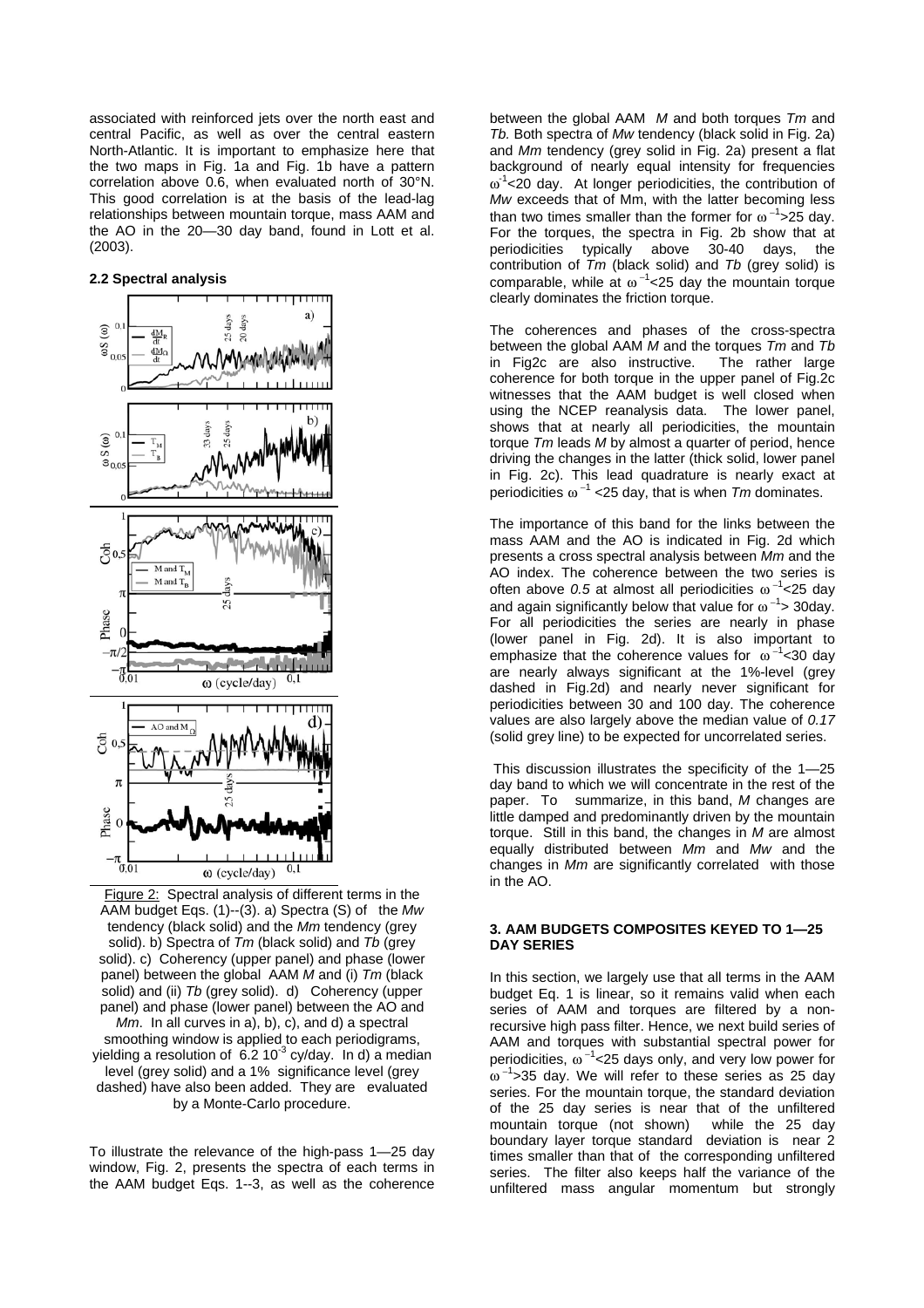attenuates the standard deviation of the wind angular momentum *Mw*, which possesses a strong annual cycle. It is important to emphasize that our 25 day series, including the AO, are never small compared to the unfiltered ones.

## **3.1 AAM budget composites**



Figure 3: Composites of *Tm* (black solid), *Tb* (black dashed); *Mm* (grey solid), and *Mw* (grey dashed) keyed to 25 day series of: a) total AAM (*M*), b) mountain torque (*Tm*), c) boundary layer torque (*Tb*), d) mass AAM *Mm* e) wind AAM *Mw*, and f) *AO*. The number *N* of cases used to build the composites are given in parenthesis on the right of each panels. The black (grey) bar in each panel indicates 1% confidence level from a Monte Carlo test that uses 100 means of Tm (*Mm*), each means being made with N values of 25day *Tm* (*Mm*) taken at random.

Figures3a--f show composites of mountain torque, boundary layer torque, mass angular momentum, and wind angular momentum that are associated with distinct 25 day series, each indicated on the right of the panels. In the first panel (Fig. 3a) for instance, the composites are built from 25 days series of *Tm*, *Tb* , *Mm*, and *Mw* selected each time the 25~days AAM *M* exceeds a given positive threshold *M+* or is below a given negative threshold *M-*. The threshold values *M+=115.75Hd and M-=-124.5Hd* are used in Fig. 3a. They are about 1.5 times the standard deviation of *M* with annual cycle subtracted. In this case, *N*=71 (a value given in parenthesis). For the following composites curve Figs. 3b--f and latter in Figs. 4a--f the threshold values for the series to which the 25~day AAM budget is keyed are always chosen to ensure *60<N<80*.

The *Mm* and *Mw* composites keyed to the 25 days *M* in Fig. 3a present substantial maximum at zero lag that are of comparable amplitude. As suggested by the spectral analysis in Section2, this follows from the fact that in the 1-25 day band both *Mw* and *Mm* make comparable contributions to the global AAM *M*. The black line in Fig.3a, shows that the *M* positive anomaly at zero lag is preceded by a substantial positive mountain torque anomaly that is above *15H* for lags, *-7d<l<0d* , and followed by a subsequent negative mountain torque anomaly that is below -*15H* for lags *0d<l<7d*. Here substantial means comparable with the standard deviation of the unfiltered *Tm* series. This composite map is thus strongly suggestive that the AAM changes in the 1-25 day band are essentially driven by the mountain torque and divided between mass and wind angular momentum. To check that further, we also examined the composite of the 25~day-*Tb* keyed to the 25 day *M* (black dashed in Fig. 3a). The signal in this case is very small compared to the *Tm* composite in Fig. 3a and is in phase opposition with the *Mm* and *Mw* composites at nearly 0 day lag. This corroborates the cross-spectral results in Fig. 2c, where in the 1--25~day band the mountain torque drives the *M*

To support these points, Fig. 3b presents composites according to the 25 day *Tm*. The *Tm* (black solid) composite presents a substantial spike which lasts less than 5-6 days typically and which maximum value is almost *60H*. It is associated with rather abrupt increases in *Mm* and *Mw* centred at zero lag, that are nearly identical in phase and amplitude.

changes while the friction torque damps them.

To support the hypothesis that the boundary layer torque damps the AAM anomalies, we also made composites along the 25~day *Tb* (Fig. 3b). The *Mm* and *Mw* composites are nearly in phase with each other but almost in phase opposition with the composite in *Tb*. In this case as well, the composite of the mountain torque remains the driver (black solid in Fig. 3c).

The next panel in Fig. 3d, tests what can cause changes in *Mm* only. Again the mountain torque (black solid) is the driver, and there is a surprisingly weak signal in *Mw* (grey dashed). Conversely, Fig. 3e tests what can cause changes in Mw only, giving very similar conclusion: they are driven by the mountain torque.

Finally, Fig. 3f presents composites keyed to the 25 day AO. At zero and small negative lag the AO is associated with a substantial anomaly in mass AAM (*Mm*, grey solid) whose maximum, at *l=-1d* corresponds to a strongly decreased mountain torque (black solid). It is preceded by an extremum in *Tm* close to *9H* at *l=-3d* lag and followed by a minimum in Tm close to *-14H* at *l=1d* lag (black solid). Since these extrema in *Tm* are significant (black arrow), the maximum in *Mm* is likely to be largely driven by the mountain torque.

## **3.2 Mountain torques evaluated over distinct latitude bands**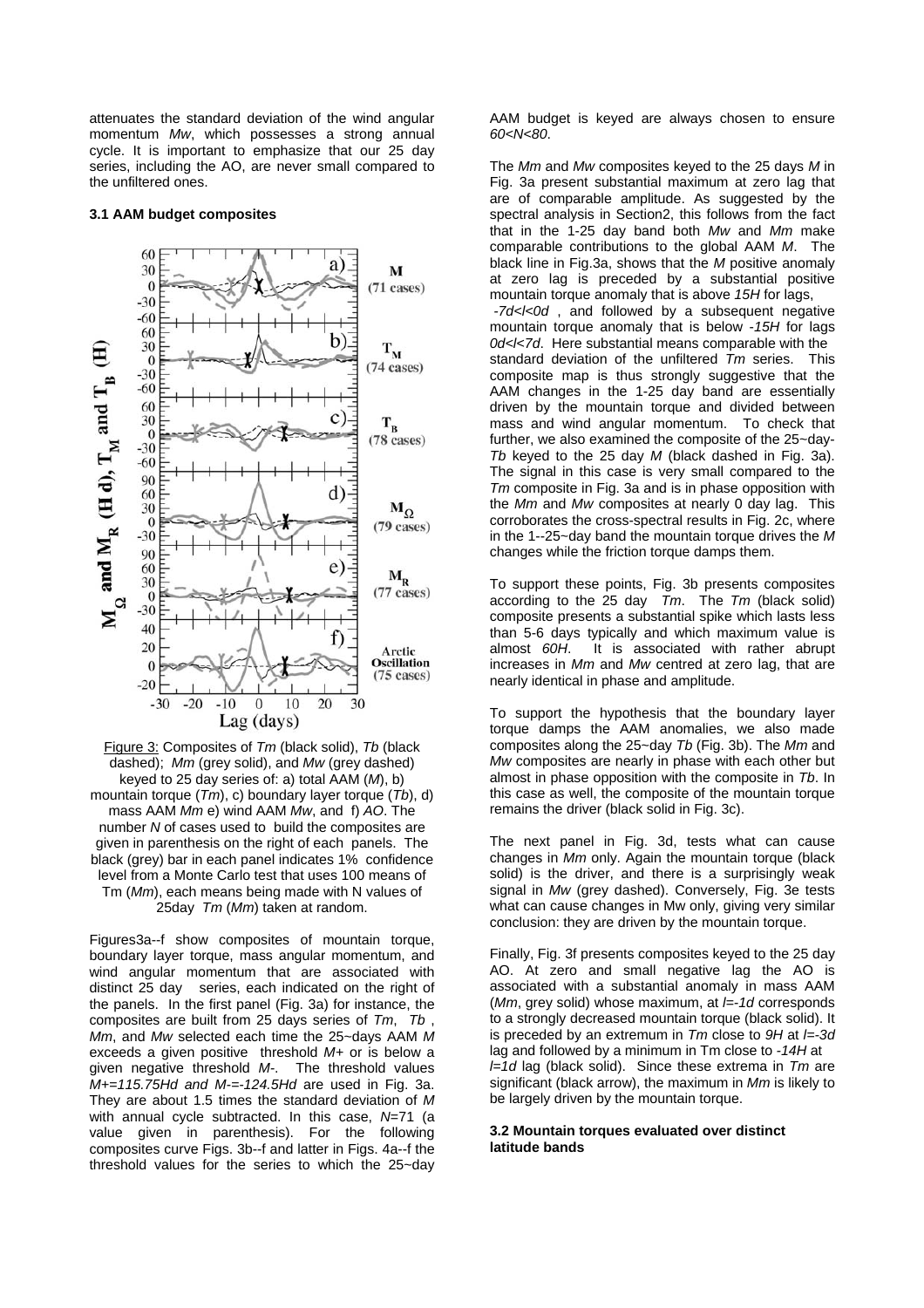The fact that the AAM response to mountain torques is equally distributed between mass and wind angular momentum can simply results from the fact that mountains are located in the midlatitudes, hence inducing large scale flow changes that are in geostrophic balance. If such a simple explanation is relevant to the real atmosphere, the balance between *Mw* and *Mm* must vary when the central latitude  $\theta_0$  of the mountain ranges that produce the torque varies and simply because the Coriolis parameter varies.

To check if this is the case, we next evaluate the contribution of six different non-overlapping latitudinal sectors to the mountain torque. For this, we limit the *Tm* integration in Eq. 4 to the latitude band of interest. Among the sectors selected, two cover the polar regions, the Arctic (60°N-90°N) and the Antarctic (60°S-90°S), one covers the Equatorial band (15°S-15°N) and three covers the mid and subtropical latitudes, one the Southern Hemisphere (15°S-60°S), one the subtropical northern hemisphere (15°N-35°N), and one the midlatitude northern hemisphere (35°N-60°N). The choice of these different latitude bands is somewhat arbitrary. It is motivated by the fact that the latitudinal bands need to be sufficiently large to provide substantial contributions to the mountain torque.



Figure 4: Composites of the 25-day AAM budget, keyed to 25~day mountain torques evaluated over 6 different non-overlapping sectors. Each sector and the number of cases taken to build the composites are given on the right of each panel. Same conventions and parameters as in Figs. 3 except that the dot black lines are for the composite of the sectorial mountain torques.

Once these series of torque have been built, they are again filtered in the 1-25 day band and composites of the AAM budget are constructed according to each of them. The composites according to the 25 day *Tm* due to the Arctic region are displayed in Fig. 4a. The global 25 day *Tm* composite (black solid) presents a significant spike that peaks at *20H* at zero lag, and that lasts around 3 days. In correspondence with this spike the mass angular momentum composites varies substantially from below *-14Hd* to *9Hd* (grey solid), while the wind angular momentum varies comparatively less (grey dashed). Away from this lag-window, none of the values of torque and AAM are significant (black and grey arrows in Fig. 4a).

A rather comparable behaviour can be seen when the contribution of Antarctica to the torque is considered Fig. 4f. It is important to note that in both Figs. 4a and 4f the extrema of mass AAM obtained at small negative and positive lag are only marginally significant. Although this can reduce the explanatory power of our interpretation, two remarks can be made. First, the change of *Mm* from a significant negative value at small negative lag to a significant positive one at small positive lag (Figs. 4a and 4f) indicates rather strong tendencies which are far more significant than the anomalies of *Mm* themselves. Second, the most pronounced changes in *Mm* in Figs. 4a and 4f occur at zero lag, and accompanied by the strongest mountain torque anomaly.

If we now return to the contribution of the Equatorial band to the mountain torque in Fig.4d, we find a behaviour that is nearly opposite to that found in the polar regions: a lag zero peak close to *15H* in *Tm* lasting nearly 6 days (black solid), corresponds within the same period to an abrupt and significant increase in the wind AAM Mw (grey dashed) while the mass AAM Mm varies moderately (grey solid) during the same interval.

When we look at the midlatitude and subtropical sectors (Figs. 4b, 4c, and 4e), significant and subsequent peaks in mountain torques lasting few days (black solid) are associated with increased *Mw* (grey dashed) and *Mm* (grey solid). Within the error bounds provided, for all these three sectors the increases in *Mm* compare in phase and amplitude with those in *Mw*.

When comparing the amplitude of the *Tm* composites in each panel of Fig. 4, it is clear that the subtropical and mid latitude make the largest contributions to the torque. This explains why the same balance holds for the global mountain torque anomalies in Fig. 3b since the subtropics and midlatitudes induce changes in *M* where *Mw* and *Mm* are comparables.

#### **4. SHALLOW WATER MODEL FOR THE PARTITION BETWEEN Mm AND Mw**

In this part, we present results in a very simple dynamical context to understand more precisely the partition between mass AAM and wind AAM. Therefore we study the zonal mean flow response to a body force acting on a zonally symmetric shallow water flow on a sphere. The set of equations used are similar to Gill (1982, p.431):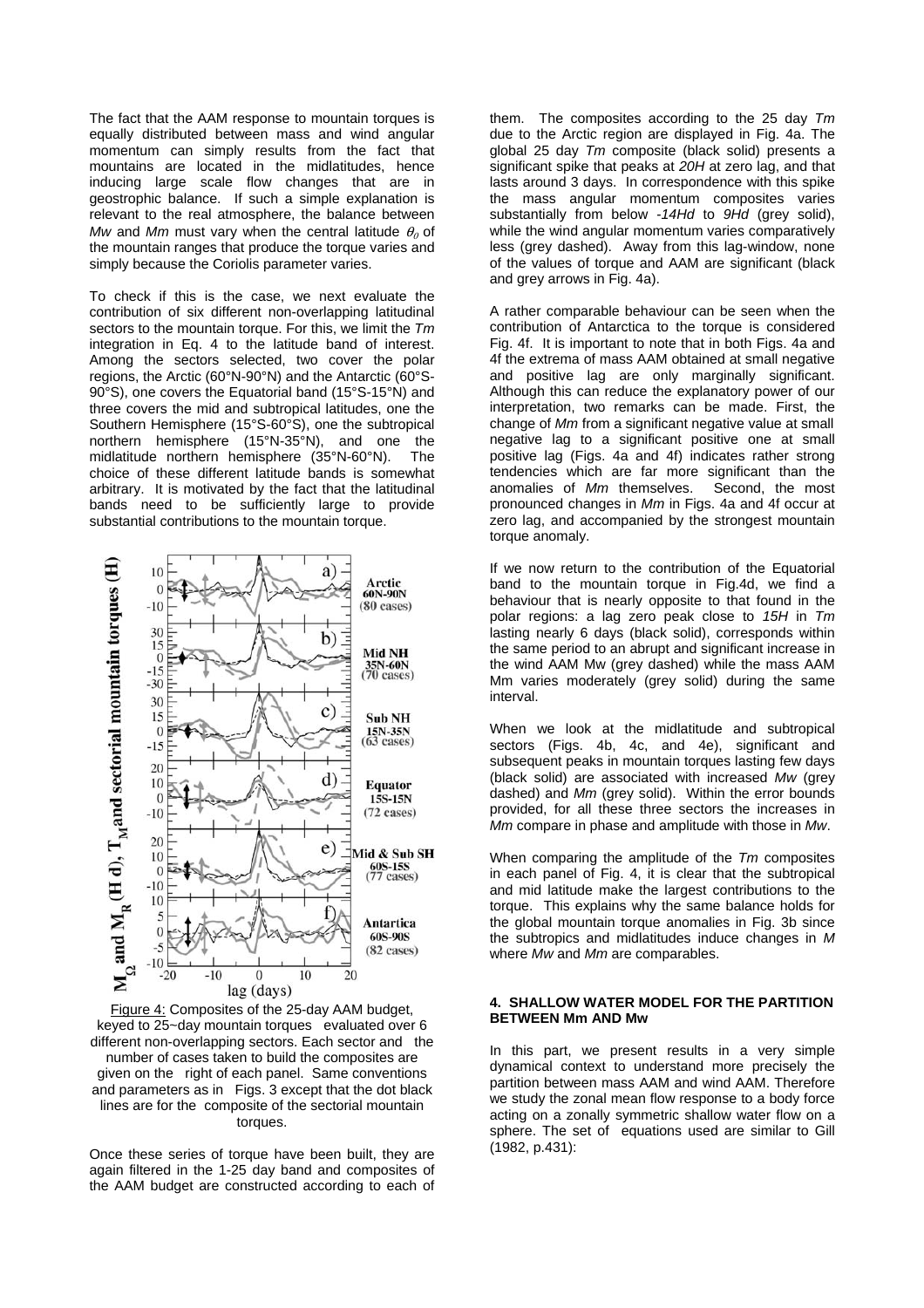$$
\left(\begin{array}{ccc}\n\frac{\partial}{\partial t} & v & \frac{\partial}{\partial t} \\
v & \frac{\partial}{\partial t} & -\frac{\partial}{\partial t} \\
\frac{\partial}{\partial t} & v & \frac{\partial}{\partial t}\n\end{array}\right)u - \left(2\Omega + \frac{u}{r\cos\theta}\right)v \sin\theta = \frac{F}{h} (6)
$$
\n
$$
\left(\begin{array}{ccc}\n\frac{\partial}{\partial t} & v & \frac{\partial}{\partial t} \\
v & \frac{\partial}{\partial t} & -\frac{\partial}{\partial t} \\
\frac{\partial}{\partial t} & v & \frac{\partial}{\partial t} \\
\frac{\partial}{\partial t} & v & \frac{\partial}{\partial t} \\
\frac{\partial}{\partial t} & v & \frac{\partial}{\partial t} \\
\frac{\partial}{\partial t} & v & \frac{\partial}{\partial t} \\
\frac{\partial}{\partial t} & v & \frac{\partial}{\partial t} \\
\frac{\partial}{\partial t} & v & \frac{\partial}{\partial t} \\
\frac{\partial}{\partial t} & v & \frac{\partial}{\partial t} \\
\frac{\partial}{\partial t} & v & \frac{\partial}{\partial t} \\
\frac{\partial}{\partial t} & v & \frac{\partial}{\partial t} \\
\frac{\partial}{\partial t} & v & \frac{\partial}{\partial t} \\
\frac{\partial}{\partial t} & v & \frac{\partial}{\partial t} \\
\frac{\partial}{\partial t} & v & \frac{\partial}{\partial t} \\
\frac{\partial}{\partial t} & v & \frac{\partial}{\partial t} \\
\frac{\partial}{\partial t} & v & \frac{\partial}{\partial t} \\
\frac{\partial}{\partial t} & v & \frac{\partial}{\partial t} \\
\frac{\partial}{\partial t} & v & \frac{\partial}{\partial t} \\
\frac{\partial}{\partial t} & v & \frac{\partial}{\partial t} \\
\frac{\partial}{\partial t} & v & \frac{\partial}{\partial t} \\
\frac{\partial}{\partial t} & v & \frac{\partial}{\partial t} \\
\frac{\partial}{\partial t} & v & \frac{\partial}{\partial t} \\
\frac{\partial}{\partial t} & v & \frac{\partial}{\partial t} \\
\frac{\partial}{\partial t} & v & \frac{\partial}{\partial t} \\
\frac{\partial}{\partial t} & v & \frac{\partial}{\partial t} \\
\frac{\partial}{\partial t} & v & \frac{\partial}{\partial t} \\
\frac{\partial}{\partial t} & v & \frac{\partial}{\partial t} \\
\frac{\partial}{\partial t} & v & \frac{\partial}{\partial t} \\
\frac{\partial
$$

In Eq. 6, *F* is a body force that varies in time and latitude. Linearized around a state of rest with constant depth  $H_0$ , the Eqs. 6-8 correspond to the Laplace tidal equation for zonal wavenumber zero (Longuet-Higgins~1968).

The set of Eqs. 6-8 also satisfies an AAM budget of the form,

$$
\frac{dM}{dt} = \frac{d\left(Mw + Mm\right)}{dt} = T
$$
 (9)

where the wind AAM, the mass AAM, and the torque due to F are:

$$
M_{W} = 2\pi r \int_{-\pi/2}^{3+\pi/2} h u \cos^{2} \theta \ d\theta
$$
 (10)  

$$
M_{m} = 2\pi r \Omega \int_{-\pi/2}^{4+\pi/2} h \cos^{2} \theta \ d\theta
$$
 (11)

$$
T_F = 2\pi r \frac{3}{\Omega} + \frac{\pi/2}{\pi/2} F \cos^2 \theta \ d\theta \qquad (12)
$$

#### **4.1 Approximate analytical solutions**

The fact that the wind AAM and the mass AAM are linked with each other via the geostrophic balance can be illustrated by two approximate solutions of the set of Eqs 6-9. In the first one the response to the torque  $T_F$ is assumed to be a uniform constant zonal wind, *U*, that is equilibrated by a surface elevation,

$$
H = H_0 + \frac{rU\Omega}{g} \left(2 \cos \theta - \pi / 2\right)
$$
 (13)

through the Coriolis torque. The solution in Eq. 13 is such that  $H$  and  $H_0$  correspond to the same total mass. For this solution, and using Eqs.~10 and 11, the fraction between mass AAM and wind AAM is

$$
\frac{M_m}{M_w} = \frac{r^2 \Omega^2}{6gH_0}
$$
\n(14)

For parameters representative of the Earth troposphere, *g*=9.81 m s<sup>-2</sup>, H<sub>0</sub>=8km, r=6400km, and <sup>Ω</sup>*=7.27 10-5s-1* this ratio is near *0.45*.

In the second approximate solution, we assume that the mountain torque corresponds to a force applied on the flow within a very thin latitude band with width

 $\delta\theta \ll 1$  centered at a latitude  $\theta_0$ . Assuming that the wind response *U* is constant in this band and null elsewhere, that the height response *H* equilibrates *U* in this band via the Coriolis torque, is constant elsewhere and that  $H$  and  $H_0$  correspond to the same total mass, the fraction between mass AAM and wind AAM in this case is given by

$$
\frac{M_m}{M_w} = \frac{r^2 \Omega^2}{gH_0^3} \frac{2}{3} \sin^2 \theta
$$
\n(15)

It is null at the equator, near *1.84* at the poles and near  $0.95$  when  $\theta_0$  equals 45°N. This expression thus recovers at least qualitatively the latitudinal dependence between *Mm* and *Mw* found in the observations in Fig. 4.

#### **4.2 Numerical time-dependent model**

Although relevant for our study, the approximate ratios in Eqs. 14—15 rely on simplifications about the spatio temporal structure of *U* and *H* that are strongly speculative. Furthermore they do not allow to describe the transient dynamics underlying the redistribution between mass and momentum that leads to such ratios.

To evaluate these ratios in a more complete dynamical context, and for different forcings *F*, we next solve the set of Eqs. 6--8 with a finite difference model. Except when specified, all the experiments presented last 30 days. The forcing *F* is always centered on a latitude  $\theta_0$ and covers a latitude band of width  $\delta\theta$ =10°. In time, it starts from *0* at *t=0* and reaches a maximum amplitude at t=τ<sub>F</sub> and returns to zero at t=2τ<sub>F</sub>. In all experiments the value of *F* will be taken so that the maximum of the torque reaches  $T_F(\tau_F)=10H$ . In most experiments, we will also take the forcing timescale  $\tau_F = 2.5$  day, a value which ensures that the timescale of the response is large compared to that of the planetary gravity modes. In non-dimensional form this condition writes,

$$
\left(\Omega \tau \right)^2 = 225 \gg \frac{r\Omega}{\sqrt{gH_0}} = 1.8 \quad (16)
$$

For this value of  $\tau_F$  we can expect that the response of the rotational modes far exceeds the gravity modes, i.e, the situation is adjusted. Nevertheless, and for completeness, we will discuss as well the response when *F* varies rapidly and take in one case  $\tau_F = 0.25$ day. In this case  $\Omega$ τ<sub>F</sub> is near 3.

# **4.2 Results**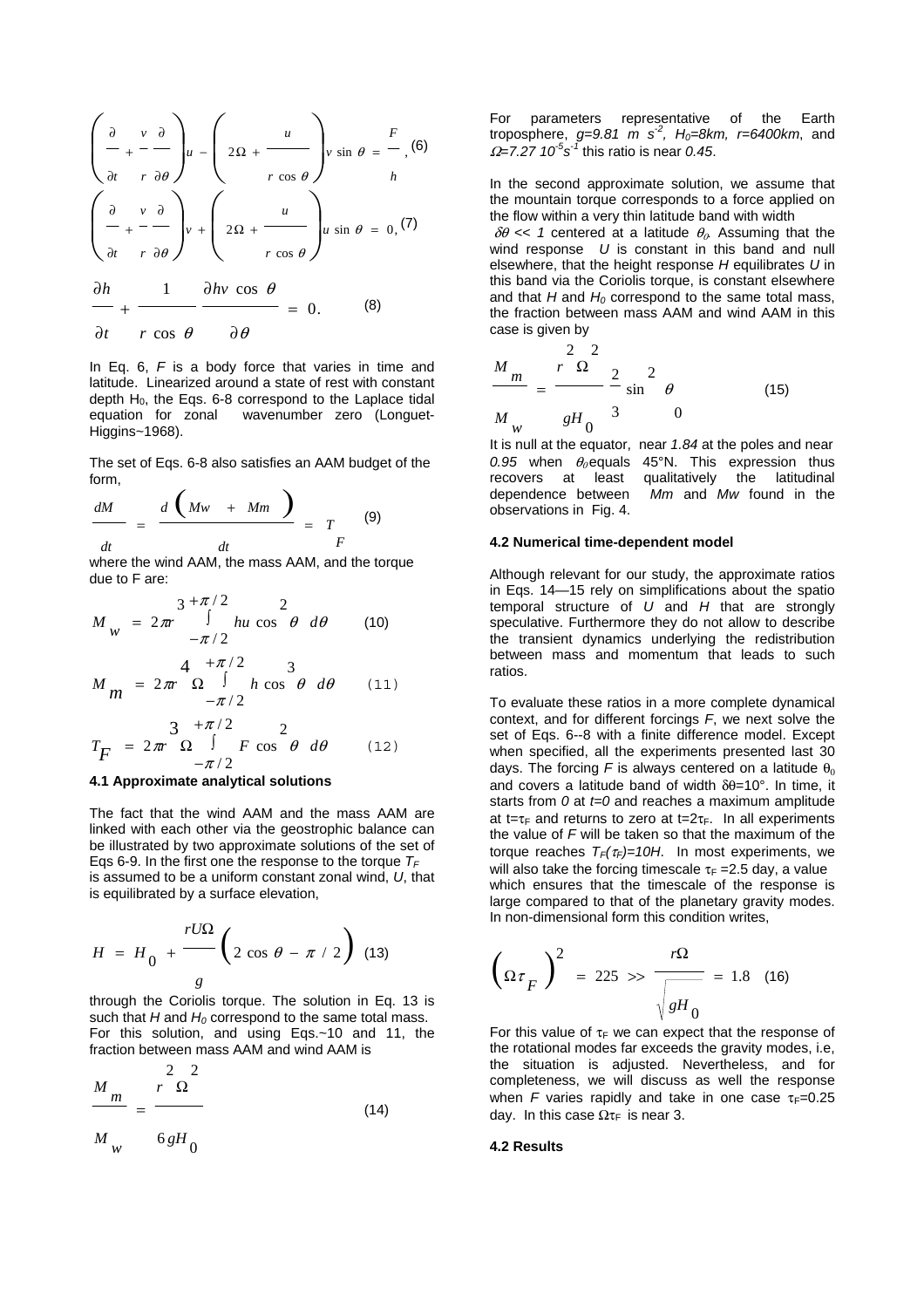

Figure 5: Shallow water model results, forcing *F* centred at  $\theta_0 = 40^\circ N$ . a) Slowly varying case  $\tau_F = 2.5$ days: Flow profiles of *h-H0* (solid), *u* (dashed) and *v* (dot) at *t=3d* (grey) and *t=6d* (black). b) Rapidly varying case τ<sub>F</sub> =6 hours: *h-H\_0* every day.

Figure 5a shows the flow response in the slowly varying case  $\tau_F$  =2.5 day, and when the forcing *F* is centered at the latitude  $\theta_0 = 45^\circ N$ . The response in Fig.5a is showed at two different instants, one chosen when the force *F* is non-zero (t=3 days, grey lines in Fig. 5a) and one after the force has stopped (t=6 days, black lines in Fig.~5a). At t=3 days, the positive force *F* essentially produces a meridional ageostrophic negative velocity *v* (grey dotted line) that presents a minimum near  $\theta_0$ where it does equilibrate *F* via the Coriolis torque. This southward velocity is associated with a southward flux of mass which minimum is near  $\theta_0$  as well. Accordingly, the surface elevation increases to the south of  $\theta_0$  and decreases to the north of this latitude (grey solid). In geostrophic equilibrium with *h* the zonal wind (grey dashed) presents a pronounced positive zonal jet (*u* grey dashed) in the area where *F* is non-zero and where the elevation *h* shows a strong negative gradient (between  $\theta_0 - \delta\theta/2 = 40^\circ N$  and  $\theta_0 - \delta\theta/2 = 50^\circ N$ ). Away from that area the gradient of *h* is everywhere positive and by geostrophy *u* is negative in the northern Hemisphere and positive in the southern hemisphere.

Such a balanced description of the flow evolution stays valid as long as *F* is non-zero, and the force keeps deepening the trough in  $h$  north of  $\theta_0$  and raising the high south of it. Hence the zonal flow *u* keeps increasing in amplitude around  $\theta_0$ . For  $t > 2\tau_F$ ,  $F=0$ , and the ageostrophic velocity v=0 as well (black dotted line) so the profiles of *h* (black solid) and *u* (black dashed) stay as they were at  $t=2\tau_F$ .

The fact that the flow no longer evolves after the forcing ends is due to that the dynamics is essentially and balanced. Indeed, for all the balanced modes, the dispersion relationship degenerate into ω=0, (see Tanaka and Kasahara 1992 for a rigorous derivation of the rotational modes in the context of tides with zonal wavenumber 0, but this is a classic behavior, see for instance the *k=0* axis of the tropical wave dispersion relationship given in Gill 1982).

In contrast, when the forcing varies rapidly  $\tau_F$  =6hours (Fig. 5b) the response never reaches a steady state and some among the first gravest gravity modes are substantially excited. After the forcing end they induce planetary scale oscillations (Fig. 5b) that modulate the surface elevation around the steady response depicted in Fig. 5a.

#### **4.d Angular momentum budget**



Figure 6: AAM and torque evolutions in the shallow water model, forcing F centered at 45°N: a) Slowly varying case  $2\tau_F = 5$  days, b) Rapidly varying case  $2\tau_F$  =12 hours. *M* (thick black), *Mm* (grey solid), *Mw* (grey dashed), and  $T_F$  (thin solid).

The evolution of the angular momentum in the slowly varying and in the rapidly varying cases described bove are presented in Fig. 6a and 6b respectively. In both cases the torque  $T_F$  (thin solid) reaches a maximum value of 10H at t=τ<sub>F</sub> and induces an increase in total AAM M (thick solid) that lasts  $2\tau_F$ . After the torque returns to 0, and *M* stays constant. In the slowly varying case in Fig. 6a, and at all time during the simulation *M* is equally distributed between *Mm* (grey solid) and *Mw* (grey dashed). In this case the change in repartition of mass seen in the profile of *h* (black solid in Fig.6a) is associated with an increase in *Mm* that equals the increase in *Mw* associated with the zonal wind *u* (black dashed in Fig. 5a) in geostrophic balance with *h*.

When the force varies rapidly, the partition between *Mw* and *Mm* never reaches a constant value (Fig. 6b). At the very beginning for instance, the force varies so fast that it induces a zonal wind acceleration instead of being equilibrated by a meridional velocity via the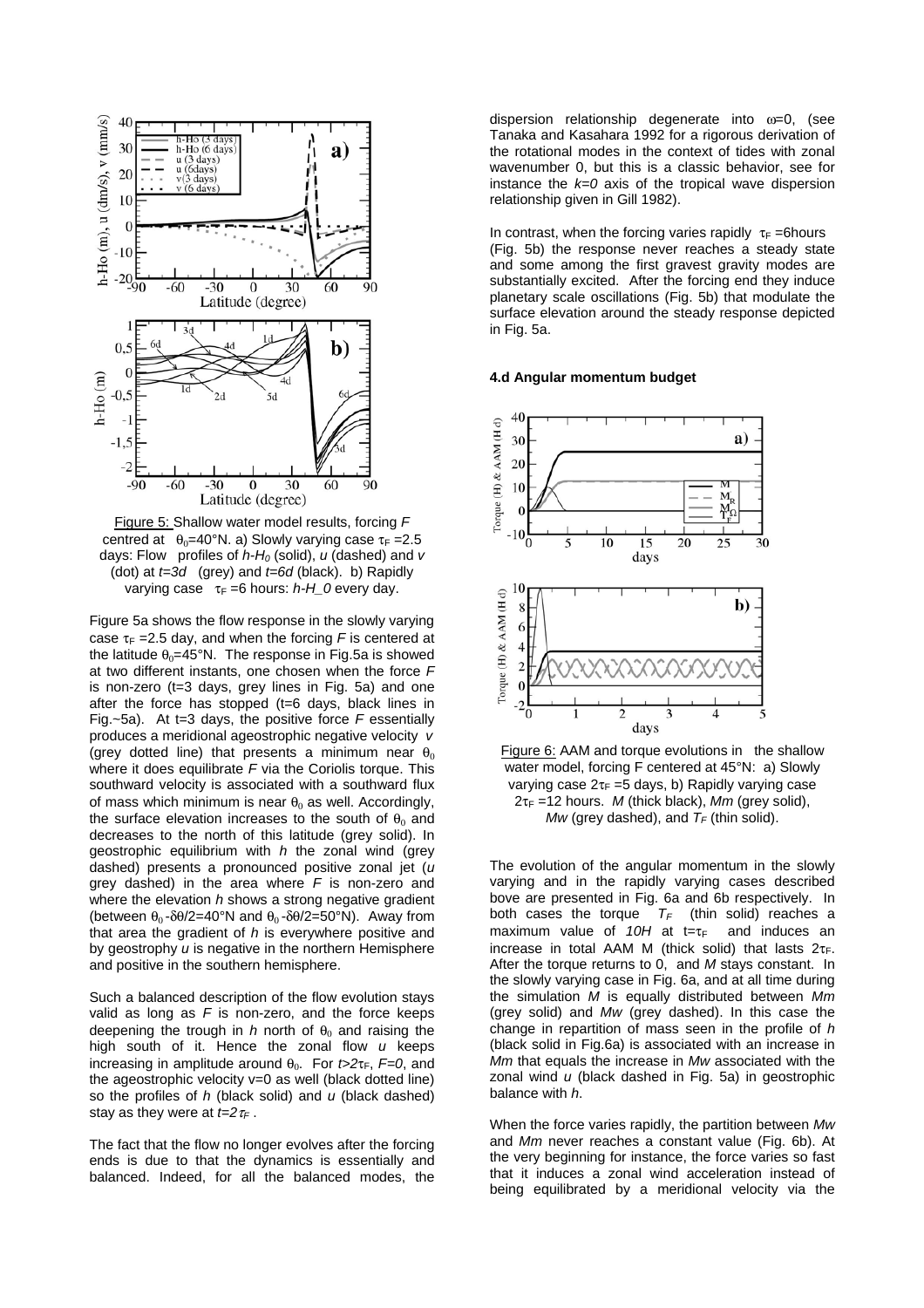Coriolis torque and *Mw* increases first (grey dashed in Fig. 6b). Rapidly, and within a time scale that compares with the inertial oscillation periodicity, *Mm* starts to increase as well to become twice larger than *Mw* at  $t=2\tau_F$  =12h (grey solid). Thereafter, the presence of oscillating gravity modes in the system, makes that both *Mm* and *Mw* oscillate with a periodicity which in that case is slightly below 1 day. For both *Mw* and *Mm* these oscillations are around a mean value that is close to *M*/2 and have an amplitude that approaches as well *M/2*.

Since the dataset derived from the NCEP/NCAR reanalysis cannot sample properly oscillations with periods close to 1 day we will focus on sensitivity tests to the forcing location rather than duration. We assume that the balance dynamics at work in Fig. 5a are good enough in reality to explain our composite results in Section 3 (Figs. 3 and 4).



Figure 7: Sensitivity of the shallow water model response to the central latitude of the forcing *F*. a) 10 Profiles of *F* used. b) Final model values of *Mm* (grey solid with dots) and *Mw* (grey dashed with dots); theoretical values deduced from Eq. 16 are in black solid (*Mm*) and black dashed (*Mw).*

Figure 7a presents the ten profiles of *F* that have been used to test the sensitivity of our results to the latitude. The final values of *Mw* and *Mm* are displayed in Fig. 7b as a function of the forcing latitude  $\theta_0$ . First, in all ten experiments, the final value of the AAM is  $M=Mm+Mw=25$  Hd, which naturally follows that  $T_F(\tau_F)$ is not changed from one experiment to the other. Second, the latitudinal dependence to the forcing found in the dataset in section 3 is well reproduced by the model. In particular, when the forcing is centred at the equator  $\theta_0=0$  it only induces a zonal wind acceleration the Coriolis torque is very small and the AAM is almost entirely due to *Mw*.

As the forcing moves off the Equator, it induces meridional ageostrophic circulations whose importance increases as a function of latitude. As this meridional circulation directly affects the surface elevation the importance of *Mm* compared to that of *Mw* in the budget of *M* increases. When the force is centered at midlatitudes, *Mm* and *Mw* are approximatively equal. When *F* is centered at northern and polar latitudes *Mm* exceeds *Mw* substantially.

# **5. CONCLUSION**

This study sought to identify the relative importance of wind AAM versus mass AAM into the high frequency  $(\omega^{-1}$  <25 day) fluctuations in global AAM, identify the dynamical origin of this balance, and isolate one mechanism that drives high frequency fluctuations in the Arctic Oscillation. We find that the mountain torque is producing the AAM fluctuations, the friction torque being much smaller and essentially damping them. Composites anomalies of the AAM budget keyed to the 25 day mountain torque reveal that the characteristic AAM response to mountain torques is equally distributed between mass AAM and wind AAM. We interpret this result as a signature of the geostrophic balance affecting the atmospheric response to mountain torque anomalies, the major mountain ranges being located in the midlatitudes.

To corroborate this interpretation we present composite anomalies of the AAM budget keyed to mountain torques evaluated over different latitudinal sectors. When the torque is due to mountains located in the polar regions, the response in mass AAM far exceeds that in wind AAM while it is the other way round when the mountain torque is due to mountains located in the tropics. When the mountain torque is due to mountains located in the subtropics and in the midlatitudes the response in AAM is equally distributed between wind and mass AAM. As these sectors also contains the major mountain ranges, this explains why the same balance holds for the global mountain torque. This dependence to the latitude of the forcing is the first confirmation that the geostrophic balance and the Coriolis torque control the distribution of AAM between mass AAM and wind AAM.

A second evidence is provided by a one layer shallow water model for zonal flow on a rotating sphere. In this model, positive forces lasting a finite amount of time and centered at different latitudes are specified and the adiustment of the system to these forces is analyzed. When the forcings varies sufficiently slowly for that the answer to them is devoid of large scale gravity modes, the model neatly reproduces the observational results. In particular, wind and mass AAM are near equal when the force is centered around 45°N, while mass AAM exceeds wind AAM substantially when the force is moved toward the poles, and Mm is near 0 when the force is moved toward the Equator. When the forcing varies sufficiently fast so that large scale gravity modes are excited, steady values for wind and mass AAM are never obtained. Mass and wind AAM present substantial oscillations around time-mean values which fraction stays the one predicted in the slowly varying context.